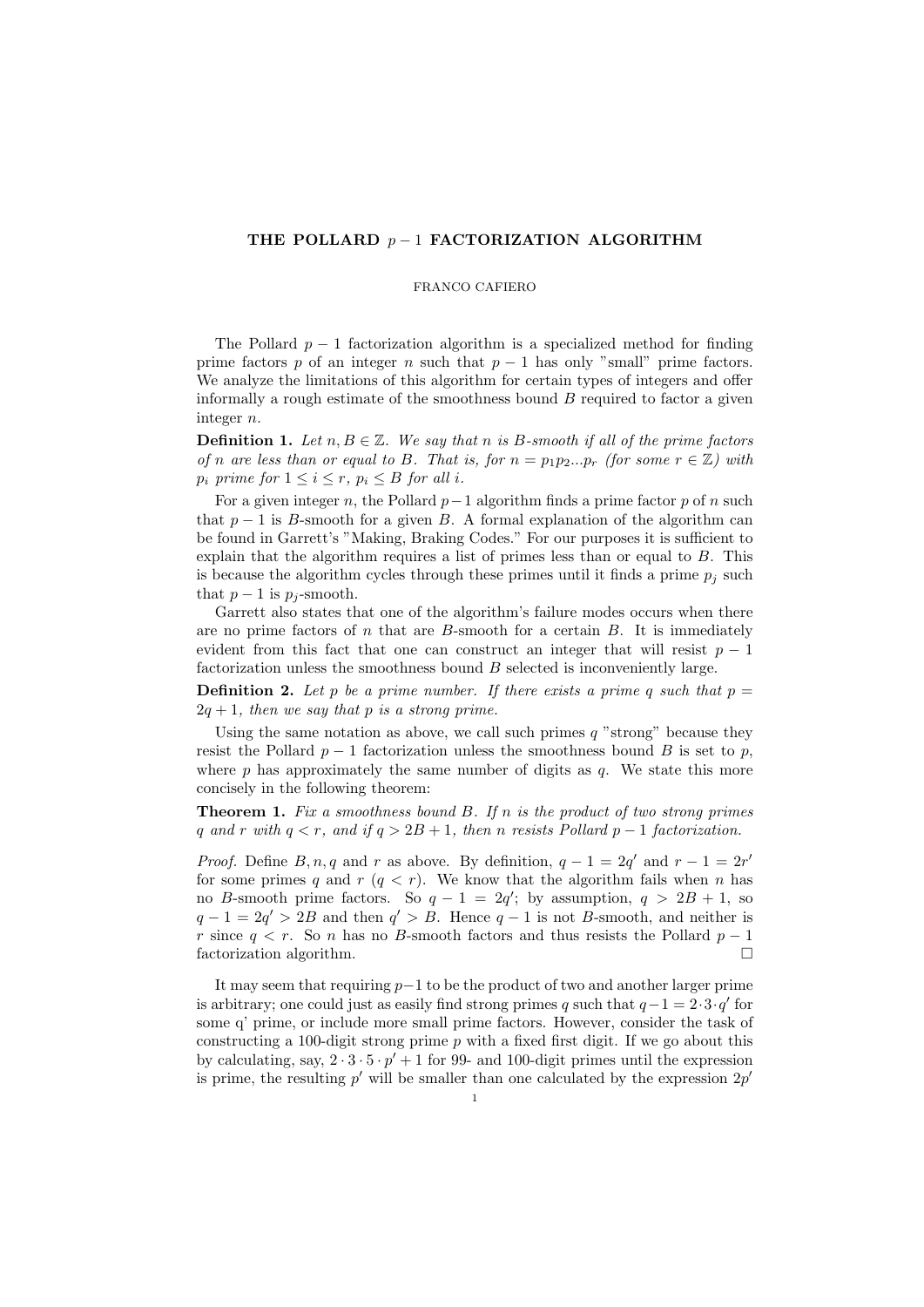## 2 FRANCO CAFIERO

over the same primes; in the latter expression,  $p'$  is multiplied by fewer and smaller factors than in the former, so the  $p'$  in the latter can take larger values. After all, the purpose of strong primes in our case is to make Pollard  $p-1$  factorization as slow and inefficient as possible by making the necessary smoothness bound  $B$  as large as possible.

Let n be the product of two strong primes  $p$  and  $q$ . For this n to factor by the Let *n* be the product of two strong primes *p* and *q*. For this *n* to factor by the  $p-1$  algorithm, the smoothness bound *B* should be set very near  $\sqrt{n}$ . We know *n*  $p-1$  algorithm, the smoothness bound B should be set very near  $\sqrt{n}$ . We know n has a prime factor less than or equal to  $\sqrt{n}$ , viz. p, and since  $p-1=2p'$ , p' is very has a prime factor less than or equal to  $\sqrt{n}$ , viz. p, and since  $p - 1 = 2p'$ , p' is very close to p. So in the worst case when p is approximately  $\sqrt{n}$ , p' is approximately be to p. So in the worst case when p is approximately  $\sqrt{n}$ , p' is approximately  $\overline{n}$ . Even if p is relatively far from  $\sqrt{n}$ , the large B should not impact runtime too adversely since our implementation of the algorithm cycles acendingly through the list of primes; so if  $p'$  is small, the algorithm will get to it (at which point it yields a factor and stops) long before it gets to B and stop.

In the case when  $n$  is the product of strong primes, the requirement of having In the case when *n* is the product of strong primes, the requirement of having *B* set to approximately  $\sqrt{n}$  makes the algorithm as inefficient as trial division. We found no way to circumvent this blockade, but can offer the following information: we know that for such an n, we have  $n = 4p'q' + 2p' + 2q' + 1$ , which implies  $n-1 = 4p'q' + 2p' + 2q'$ . Since n is known, we can derive the following congruence:

$$
4p'q'+2p'+2q' \equiv 0 \pmod{n-1}
$$

If this congruence has a solution  $(p_o, q_o)$  with both values prime, then the factorization follows immediately. The problem, then, becomes one of finding an efficient algorithm (if indeed one exists) for solving this congruence. We are guaranteed only the existence of such a solution (because of the existence of  $n$ ), but not a general method for solving the congruence.

For the times when  $n$  is the product of two primes, neither of which is strong, it is difficult to pinpoint an appropriate and reasonably small smoothness bound b. This problem is directly related to the question of how large are the prime factors of a composite integer, which is a non-trivial query. However, we found that  $\sqrt[3]{n}$ works fairly well as a smoothness bound for a given integer  $n$ .

The final issue that was investigated in this portion of the research concerns the distribution of strong primes. In order to perform test calculations on n composed of strong primes, it was necessary to generate as many strong primes as possible. We were able to generate all strong primes less than 100,000,000 by taking a list of all primes less than 50,000,000, multiplying each by 2, adding 1 to the product and finally testing for primality. The question of whether or not there exists an infinitude of strong primes follows naturally from this calculation. Although we were unable to demonstrate that there are infinitely many strong primes, we strongly suspect that this is the case (we hope to prove this conjecture soon). Before proceeding, let us introduce a variation on the arithmetic function  $\pi(n)$ :

**Definition 3.** Let n be a positive integer. Then  $\pi_s(n) := |\{a \in \mathbb{Z} : a \text{ is a strong}\}\rangle$ prime,  $a \leq n$ .

We have observed that for  $n < 15000$ ,  $\pi_s(n) \approx \frac{n}{(\ln n)^2}$  with an average percent difference of 5.6% .Unfortunately, this handsome approximation falls apart entirely after 15000. However, the surprising accuracy of this approximation led us to consider other powers of  $\ln n$ , most notably 2.1. Though quite inaccurate for  $n < 1,000,000, \frac{n}{(\ln n)^{2.1}}$  is very accurate for  $1,000,000 \le n \le 2,500,000$  (with percent error around 6%), and extremely accurate for  $2,500,000 \le n \le 100,000,000;$